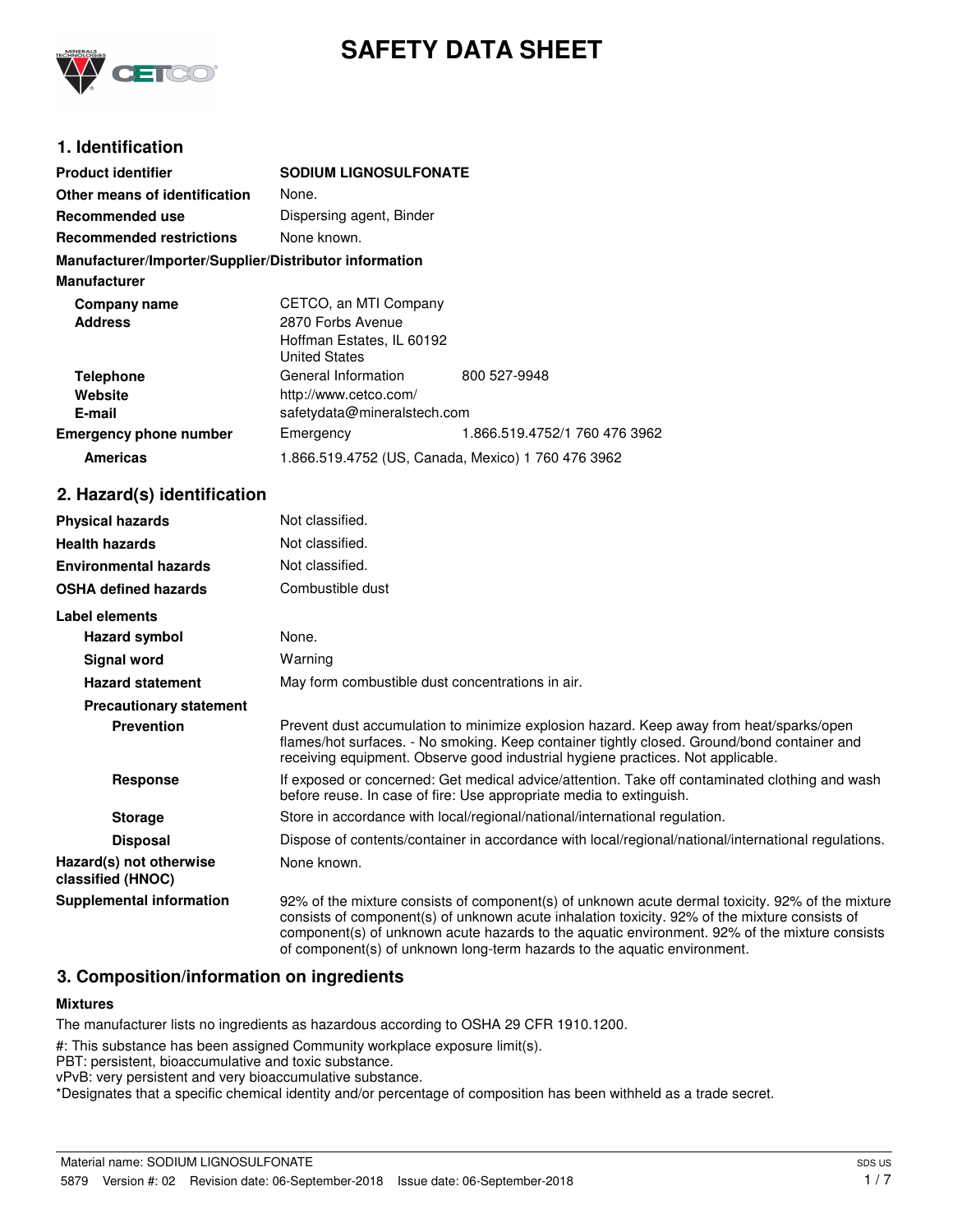# **4. First-aid measures**

| 4. First-aid measures                                                        |                                                                                                                                                                                                                                                           |
|------------------------------------------------------------------------------|-----------------------------------------------------------------------------------------------------------------------------------------------------------------------------------------------------------------------------------------------------------|
| <b>Inhalation</b>                                                            | Move to fresh air. Call a physician if symptoms develop or persist.                                                                                                                                                                                       |
| <b>Skin contact</b>                                                          | Rinse skin with water/shower. Get medical attention if irritation develops and persists.                                                                                                                                                                  |
| Eye contact                                                                  | Do not rub eyes. Flush eyes with water as a precaution. Get medical attention if irritation develops<br>and persists.                                                                                                                                     |
| Ingestion                                                                    | Rinse mouth. If ingestion of a large amount does occur, call a poison control center immediately.                                                                                                                                                         |
| <b>Most important</b><br>symptoms/effects, acute and<br>delayed              | Dusts may irritate the respiratory tract, skin and eyes.                                                                                                                                                                                                  |
| Indication of immediate<br>medical attention and special<br>treatment needed | Treat symptomatically. Not applicable.                                                                                                                                                                                                                    |
| <b>General information</b>                                                   | If you feel unwell, seek medical advice (show the label where possible).                                                                                                                                                                                  |
| 5. Fire-fighting measures                                                    |                                                                                                                                                                                                                                                           |
| Suitable extinguishing media                                                 | Water Fog. Water fog. Foam. Dry chemical powder. Carbon dioxide (CO2). Apply extinguishing<br>media carefully to avoid creating airborne dust. Avoid high pressure media which could cause the<br>formation of a potentially explosible dust-air mixture. |
| Unsuitable extinguishing<br>media                                            | Do not use water jet as an extinguisher, as this will spread the fire.                                                                                                                                                                                    |
| Specific hazards arising from<br>the chemical                                | Explosion hazard: Avoid generating dust; fine dust dispersed in air in sufficient concentrations and<br>in the presence of an ignition source is a potential dust explosion hazard. None known. During fire,<br>gases hazardous to health may be formed.  |
| Special protective equipment<br>and precautions for firefighters             | Self-contained breathing apparatus and full protective clothing must be worn in case of fire.                                                                                                                                                             |
| <b>Fire fighting</b><br>equipment/instructions                               | In case of fire and/or explosion do not breathe fumes. Move containers from fire area if you can do<br>so without risk.                                                                                                                                   |
| <b>Specific methods</b>                                                      | Use standard firefighting procedures and consider the hazards of other involved materials.                                                                                                                                                                |
| <b>General fire hazards</b>                                                  | May form combustible dust concentrations in air.                                                                                                                                                                                                          |

### **6. Accidental release measures**

| Personal precautions,<br>protective equipment and<br>emergency procedures | Keep unnecessary personnel away. Keep people away from and upwind of spill/leak. Use only<br>non-sparking tools. Dust deposits should not be allowed to accumulate on surfaces, as these may<br>form an explosive mixture if they are released into the atmosphere in sufficient concentration.<br>Wear appropriate protective equipment and clothing during clean-up. Use a NIOSH/MSHA<br>approved respirator if there is a risk of exposure to dust/fume at levels exceeding the exposure<br>limits. Ensure adequate ventilation. Local authorities should be advised if significant spillages<br>cannot be contained. For personal protection, see section 8 of the SDS. |
|---------------------------------------------------------------------------|-----------------------------------------------------------------------------------------------------------------------------------------------------------------------------------------------------------------------------------------------------------------------------------------------------------------------------------------------------------------------------------------------------------------------------------------------------------------------------------------------------------------------------------------------------------------------------------------------------------------------------------------------------------------------------|
| <b>Methods and materials for</b><br>containment and cleaning up           | Take precautionary measures against static discharge. Use only non-sparking tools. Avoid<br>dispersal of dust in the air (i.e., clearing dust surfaces with compressed air). If sweeping of a<br>contaminated area is necessary use a dust suppressant agent which does not react with the<br>product. Collect dust using a vacuum cleaner equipped with HEPA filter. This product is miscible in<br>water. Should not be released into the environment. Stop the flow of material, if this is without risk.                                                                                                                                                                |
|                                                                           | Large Spills: Wet down with water and dike for later disposal. Shovel the material into waste<br>container. Following product recovery, flush area with water.                                                                                                                                                                                                                                                                                                                                                                                                                                                                                                              |
|                                                                           | Small Spills: Sweep up or vacuum up spillage and collect in suitable container for disposal.                                                                                                                                                                                                                                                                                                                                                                                                                                                                                                                                                                                |
|                                                                           | Never return spills to original containers for re-use. For waste disposal, see section 13 of the SDS.<br>Small Dry Spills: With clean shovel place material into clean, dry container and cover loosely;<br>move containers from spill area.                                                                                                                                                                                                                                                                                                                                                                                                                                |
| <b>Environmental precautions</b>                                          | Do not contaminate water. Avoid discharge into drains, water courses or onto the ground.                                                                                                                                                                                                                                                                                                                                                                                                                                                                                                                                                                                    |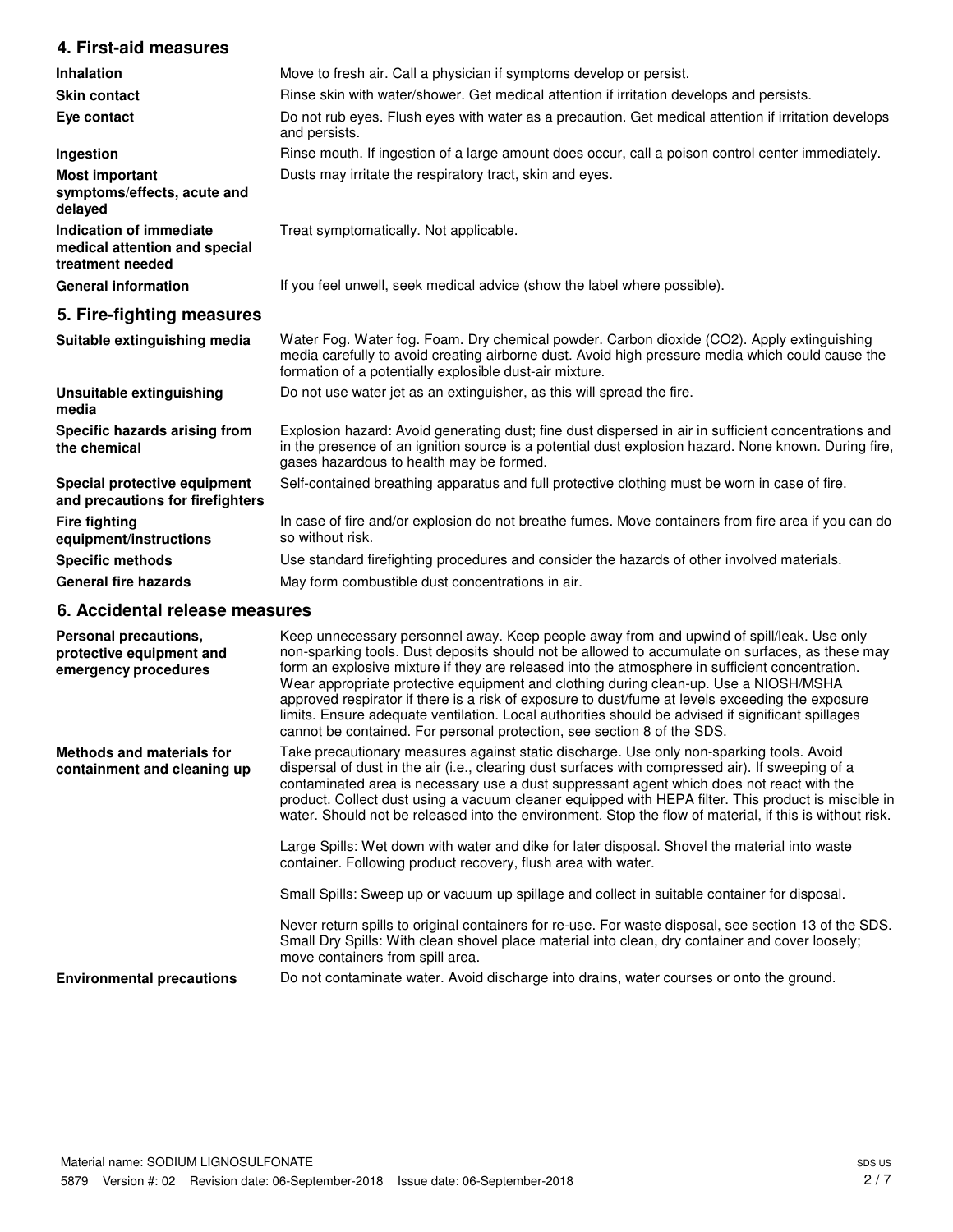# **7. Handling and storage**

Minimize dust generation and accumulation. Avoid significant deposits of material, especially on horizontal surfaces, which may become airborne and form combustible dust clouds and may contribute to secondary explosions. Routine housekeeping should be instituted to ensure that dusts do not accumulate on surfaces. Dry powders can build static electricity charges when subjected to the friction of transfer and mixing operations. Provide adequate precautions, such as electrical grounding and bonding, or inert atmospheres. Keep away from heat/sparks/open flames/hot surfaces. - No smoking. Explosion-proof general and local exhaust ventilation. Wear appropriate personal protective equipment. Avoid release to the environment. Observe good industrial hygiene practices. Use care in handling/storage. **Precautions for safe handling** Keep containers tightly closed in a dry, cool and well-ventilated place. Keep out of the reach of children. Store away from incompatible materials (see Section 10 of the SDS). Store in accordance **Conditions for safe storage, including any incompatibilities**

with local/regional/national/international regulation.

### **8. Exposure controls/personal protection**

#### **Occupational exposure limits**

| <b>Additional components</b>                     | Type                                                                                                                                                                                                                                                                                                                                                                                                                                                             | Value               | <b>Form</b>          |
|--------------------------------------------------|------------------------------------------------------------------------------------------------------------------------------------------------------------------------------------------------------------------------------------------------------------------------------------------------------------------------------------------------------------------------------------------------------------------------------------------------------------------|---------------------|----------------------|
| <b>INERT OR NUISANCE</b><br><b>DUSTS</b>         | <b>TWA</b>                                                                                                                                                                                                                                                                                                                                                                                                                                                       | $5 \text{ mg/m}$ 3  | Respirable fraction. |
|                                                  |                                                                                                                                                                                                                                                                                                                                                                                                                                                                  | $15 \text{ mg/m}$ 3 | Total dust.          |
|                                                  |                                                                                                                                                                                                                                                                                                                                                                                                                                                                  | 50 mppcf            | Total dust.          |
|                                                  |                                                                                                                                                                                                                                                                                                                                                                                                                                                                  | 15 mppcf            | Respirable fraction. |
| <b>Biological limit values</b>                   | No biological exposure limits noted for the ingredient(s).                                                                                                                                                                                                                                                                                                                                                                                                       |                     |                      |
| Appropriate engineering<br>controls              | Explosion-proof general and local exhaust ventilation. Good general ventilation (typically 10 air<br>changes per hour) should be used. Ventilation rates should be matched to conditions. If<br>applicable, use process enclosures, local exhaust ventilation, or other engineering controls to<br>maintain airborne levels below recommended exposure limits. If exposure limits have not been<br>established, maintain airborne levels to an acceptable level. |                     |                      |
| Eye/face protection                              | Individual protection measures, such as personal protective equipment<br>Wear safety glasses with side shields (or goggles). Applicable for industrial settings only.                                                                                                                                                                                                                                                                                            |                     |                      |
| <b>Skin protection</b><br><b>Hand protection</b> | Not normally needed. Wear appropriate chemical resistant gloves. Applicable for industrial settings<br>only.                                                                                                                                                                                                                                                                                                                                                     |                     |                      |
| <b>Other</b>                                     | Wear suitable protective clothing. Applicable for industrial settings only.                                                                                                                                                                                                                                                                                                                                                                                      |                     |                      |
| <b>Respiratory protection</b>                    | If engineering controls do not maintain airborne concentrations below recommended exposure<br>limits (where applicable) or to an acceptable level (in countries where exposure limits have not<br>been established), an approved respirator must be worn. Use a NIOSH/MSHA approved respirator<br>if there is a risk of exposure to dust/fume at levels exceeding the exposure limits. Applicable for<br>industrial settings only.                               |                     |                      |
| <b>Thermal hazards</b>                           | Wear appropriate thermal protective clothing, when necessary.                                                                                                                                                                                                                                                                                                                                                                                                    |                     |                      |
| <b>General hygiene</b><br>considerations         | When using, do not eat, drink or smoke. Always observe good personal hygiene measures, such<br>as washing after handling the material and before eating, drinking, and/or smoking. Routinely<br>wash work clothing and protective equipment to remove contaminants.                                                                                                                                                                                              |                     |                      |

### **9. Physical and chemical properties**

| Appearance                                 |                           |
|--------------------------------------------|---------------------------|
| <b>Physical state</b>                      | Solid.                    |
| Form                                       | Powder.                   |
| Color                                      | Brown.                    |
| Odor                                       | Slight.                   |
| Odor threshold                             | Not available.            |
| рH                                         | Not available.            |
| Melting point/freezing point               | Not available.            |
| Initial boiling point and boiling<br>range | 212 °F (100 °C) estimated |
| <b>Flash point</b>                         | Not available.            |
|                                            |                           |

Material name: SODIUM LIGNOSULFONATE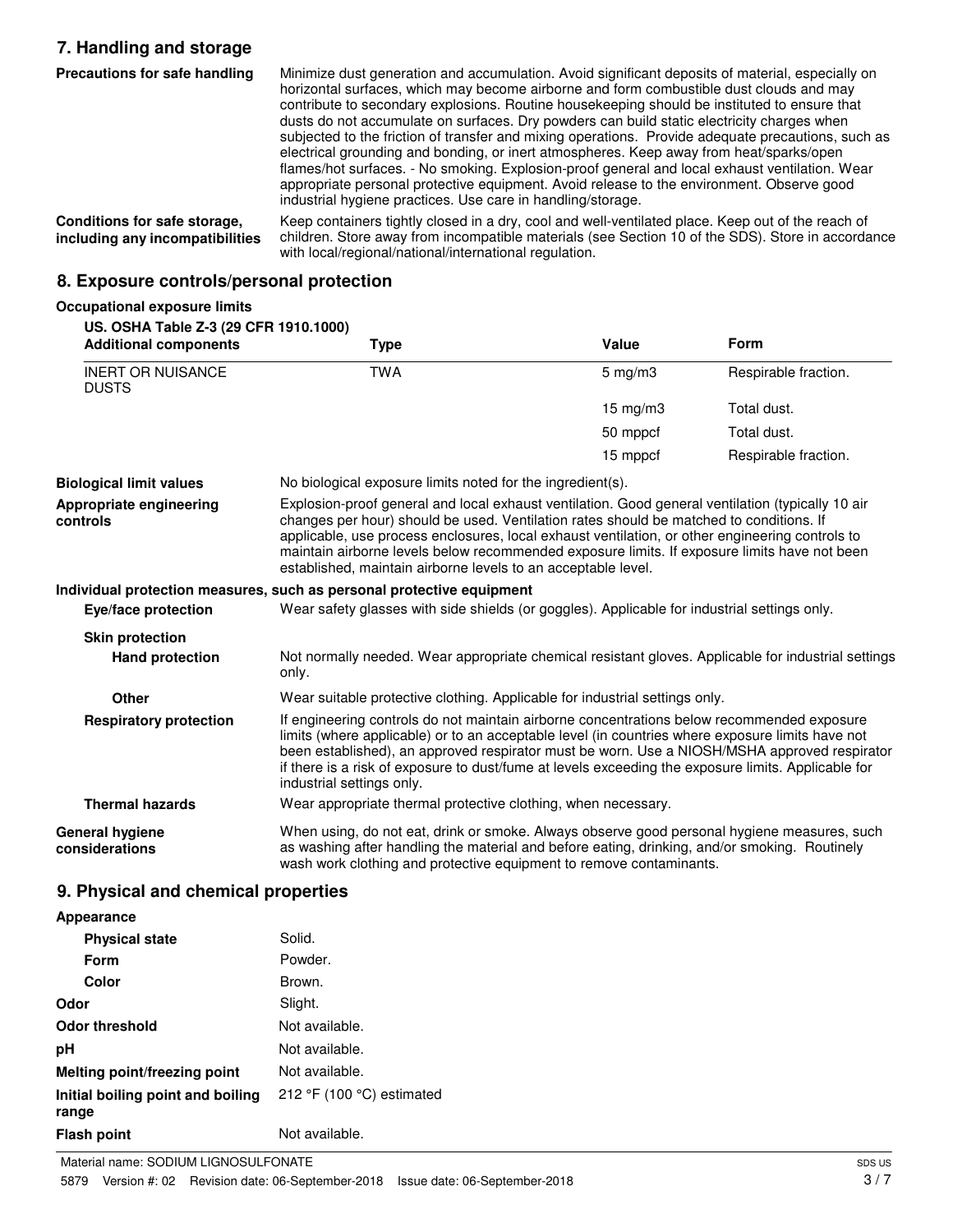| <b>Evaporation rate</b>                           | Not available.        |
|---------------------------------------------------|-----------------------|
| Flammability (solid, gas)                         | Not available.        |
| Upper/lower flammability or explosive limits      |                       |
| <b>Flammability limit - lower</b><br>(%)          | Not available.        |
| <b>Flammability limit - upper</b><br>(%)          | Not available.        |
| Explosive limit - lower (%)                       | Not available.        |
| Explosive limit - upper (%)                       | Not available.        |
| Vapor pressure                                    | 0.00001 hPa estimated |
| <b>Vapor density</b>                              | Not available.        |
| <b>Relative density</b>                           | Not available.        |
| Solubility(ies)                                   |                       |
| Solubility (water)                                | Soluble               |
| <b>Partition coefficient</b><br>(n-octanol/water) | Not available.        |
| <b>Auto-ignition temperature</b>                  | 752 °F (400 °C) dust  |
| <b>Decomposition temperature</b>                  | Not available.        |
| <b>Viscosity</b>                                  | Not available.        |
| <b>Other information</b>                          |                       |
| <b>Bulk density</b>                               | $0.37 - 0.56$ g/ml    |
| <b>Density</b>                                    | $0.37 - 0.56$ g/ml    |
| <b>Explosive properties</b>                       | Not explosive.        |
| <b>Oxidizing properties</b>                       | Not oxidizing.        |
| <b>Percent volatile</b>                           | 6 % water             |
| pH in aqueous solution                            | $7 - 9.5$             |
| <b>Specific gravity</b>                           | 1 estimated           |
| <b>VOC</b>                                        | CARB                  |
|                                                   |                       |

# **10. Stability and reactivity**

| Reactivity                                   | The product is stable and non-reactive under normal conditions of use, storage and transport.                                                                                     |
|----------------------------------------------|-----------------------------------------------------------------------------------------------------------------------------------------------------------------------------------|
| <b>Chemical stability</b>                    | Material is stable under normal conditions.                                                                                                                                       |
| <b>Possibility of hazardous</b><br>reactions | Hazardous polymerization does not occur.                                                                                                                                          |
| <b>Conditions to avoid</b>                   | Keep away from heat, hot surfaces, sparks, open flames and other ignition sources. None known.<br>Contact with incompatible materials. Minimize dust generation and accumulation. |
| Incompatible materials                       | None known.                                                                                                                                                                       |
| <b>Hazardous decomposition</b><br>products   | No hazardous decomposition products are known.                                                                                                                                    |

# **11. Toxicological information**

# **Information on likely routes of exposure**

| <b>Inhalation</b>                                                                  | Dust may irritate respiratory system.                    |
|------------------------------------------------------------------------------------|----------------------------------------------------------|
| <b>Skin contact</b>                                                                | Dust or powder may irritate the skin.                    |
| Eye contact                                                                        | Dust may irritate the eyes.                              |
| Ingestion                                                                          | Expected to be a low ingestion hazard.                   |
| Symptoms related to the<br>physical, chemical and<br>toxicological characteristics | Dusts may irritate the respiratory tract, skin and eyes. |
| Information on toxicological effects                                               |                                                          |
| Acute toxicitv                                                                     | Not known.                                               |
| Skin corrosion/irritation                                                          | Prolonged skin contact may cause temporary irritation.   |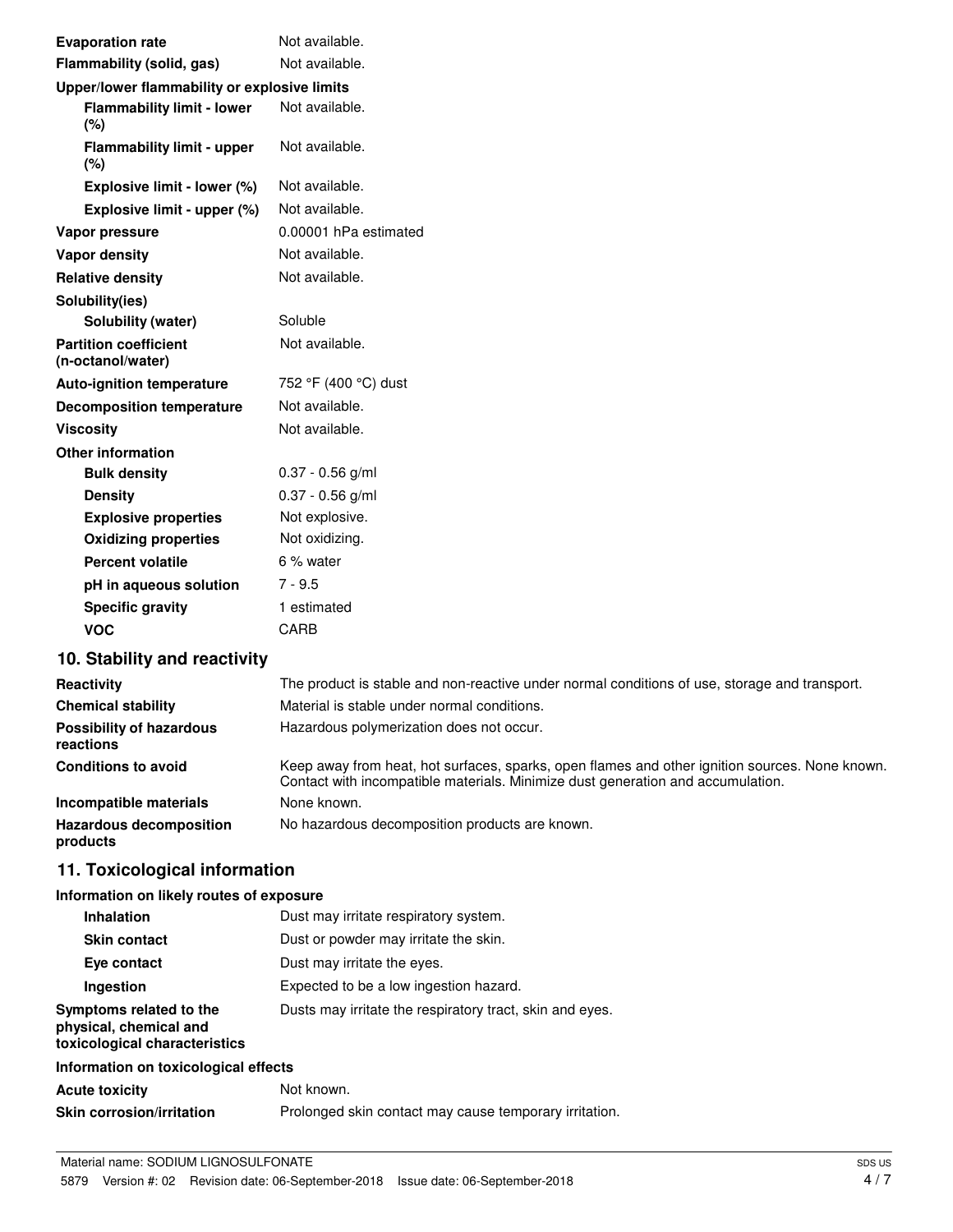| Serious eye damage/eye<br>irritation                  | None known.                                                                                                                          |
|-------------------------------------------------------|--------------------------------------------------------------------------------------------------------------------------------------|
| Respiratory or skin sensitization                     |                                                                                                                                      |
| <b>Respiratory sensitization</b>                      | Not a respiratory sensitizer.                                                                                                        |
| <b>Skin sensitization</b>                             | None known.                                                                                                                          |
| Germ cell mutagenicity                                | No data available to indicate product or any components present at greater than 0.1% are<br>mutagenic or genotoxic.                  |
| Carcinogenicity                                       | This product is not considered to be a carcinogen by IARC, ACGIH, NTP, or OSHA. Not<br>classifiable as to carcinogenicity to humans. |
|                                                       | <b>IARC Monographs. Overall Evaluation of Carcinogenicity</b>                                                                        |
| Not listed.                                           |                                                                                                                                      |
|                                                       | OSHA Specifically Regulated Substances (29 CFR 1910.1001-1052)                                                                       |
| Not regulated.                                        |                                                                                                                                      |
|                                                       | US. National Toxicology Program (NTP) Report on Carcinogens                                                                          |
| Not listed.                                           |                                                                                                                                      |
| <b>Reproductive toxicity</b>                          | Contains no ingredient listed as toxic to reproduction                                                                               |
| Specific target organ toxicity -<br>single exposure   | Not classified.                                                                                                                      |
| Specific target organ toxicity -<br>repeated exposure | Not classified.                                                                                                                      |
| <b>Aspiration hazard</b>                              | Not an aspiration hazard.                                                                                                            |
| 12. Ecological information                            |                                                                                                                                      |

| <b>Ecotoxicity</b>               | Contains a substance which causes risk of hazardous effects to the environment. |
|----------------------------------|---------------------------------------------------------------------------------|
| Persistence and degradability    | Not established.                                                                |
| <b>Bioaccumulative potential</b> | Not established.                                                                |
| Mobility in soil                 | No data available.                                                              |
| Other adverse effects            | Not established.                                                                |

# **13. Disposal considerations**

| <b>Disposal instructions</b>             | Collect and reclaim or dispose in sealed containers at licensed waste disposal site. Do not allow<br>this material to drain into sewers/water supplies. Dispose of contents/container in accordance with<br>local/regional/national/international regulations.                  |
|------------------------------------------|---------------------------------------------------------------------------------------------------------------------------------------------------------------------------------------------------------------------------------------------------------------------------------|
| Local disposal regulations               | Dispose in accordance with all applicable regulations.                                                                                                                                                                                                                          |
| Hazardous waste code                     | The waste code should be assigned in discussion between the user, the producer and the waste<br>disposal company.                                                                                                                                                               |
| Waste from residues / unused<br>products | Dispose of in accordance with local regulations. Empty containers or liners may retain some<br>product residues. This material and its container must be disposed of in a safe manner (see:<br>Disposal instructions).                                                          |
| <b>Contaminated packaging</b>            | Since emptied containers may retain product residue, follow label warnings even after container is<br>emptied. Empty containers should be taken to an approved waste handling site for recycling or<br>disposal. Offer rinsed packaging material to local recycling facilities. |

# **14. Transport information**

### **DOT**

Not regulated as dangerous goods.

### **IATA**

Not regulated as dangerous goods.

### **IMDG**

Not regulated as dangerous goods.

**Transport in bulk according to** Not applicable. **Annex II of MARPOL 73/78 and the IBC Code**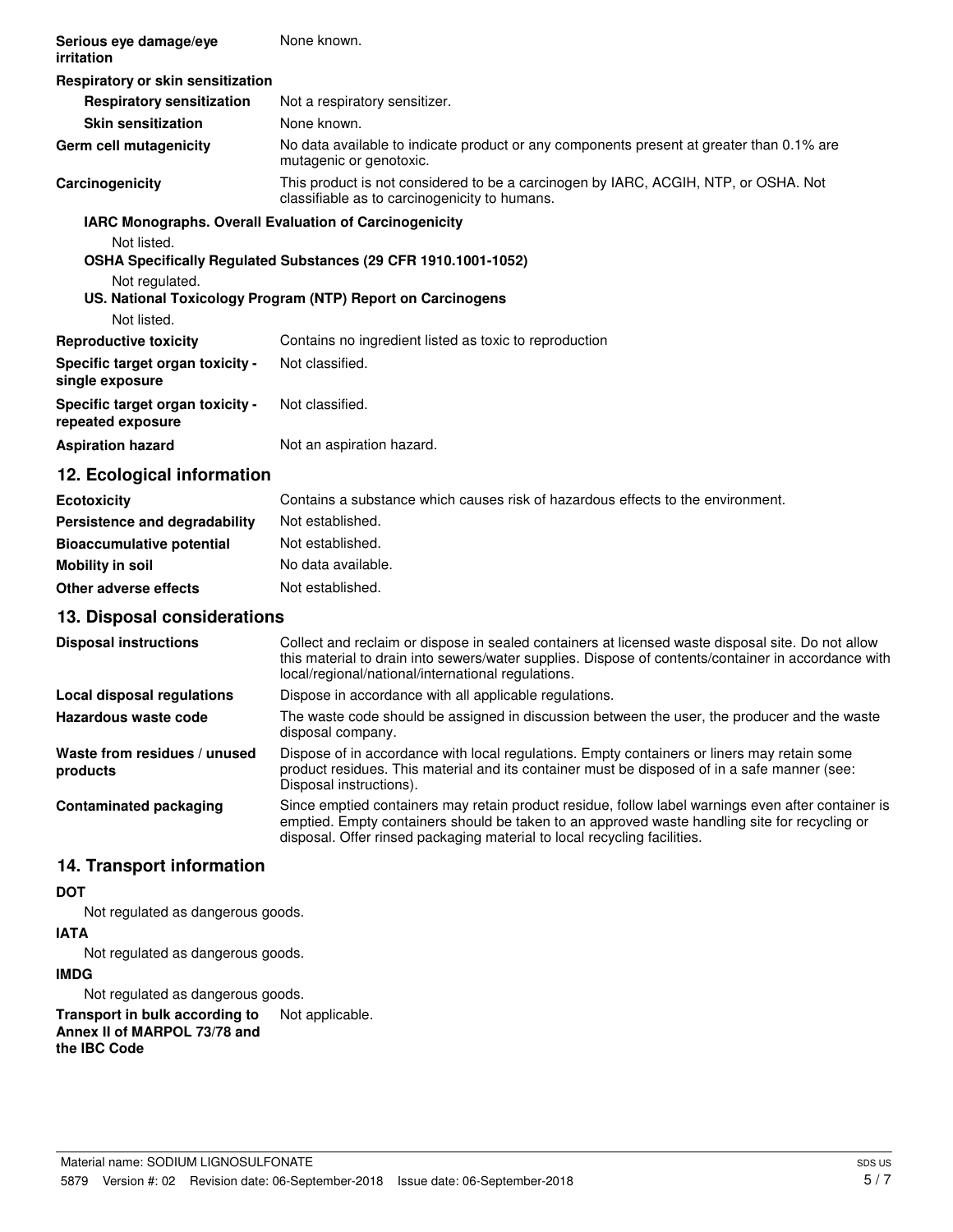# **15. Regulatory information**

| <b>US federal regulations</b>                                | OSHA Process Safety Standard: This material is not known to be hazardous by the OSHA Highly<br>Hazardous Process Safety Standard, 29 CFR 1910.119.<br>This product is not known to be a "Hazardous Chemical" as defined by the OSHA Hazard<br>Communication Standard, 29 CFR 1910.1200. |
|--------------------------------------------------------------|-----------------------------------------------------------------------------------------------------------------------------------------------------------------------------------------------------------------------------------------------------------------------------------------|
|                                                              | TSCA Section 12(b) Export Notification (40 CFR 707, Subpt. D)                                                                                                                                                                                                                           |
| Not regulated.                                               |                                                                                                                                                                                                                                                                                         |
| <b>CERCLA Hazardous Substance List (40 CFR 302.4)</b>        |                                                                                                                                                                                                                                                                                         |
| Not listed.                                                  |                                                                                                                                                                                                                                                                                         |
| <b>SARA 304 Emergency release notification</b>               |                                                                                                                                                                                                                                                                                         |
| Not regulated.                                               |                                                                                                                                                                                                                                                                                         |
|                                                              | OSHA Specifically Regulated Substances (29 CFR 1910.1001-1052)                                                                                                                                                                                                                          |
| Not regulated.                                               |                                                                                                                                                                                                                                                                                         |
| <b>SARA 302 Extremely hazardous substance</b><br>Not listed. | Superfund Amendments and Reauthorization Act of 1986 (SARA)                                                                                                                                                                                                                             |
| SARA 313 (TRI reporting)<br>Not regulated.                   |                                                                                                                                                                                                                                                                                         |
| Other federal regulations                                    |                                                                                                                                                                                                                                                                                         |
|                                                              | Clean Air Act (CAA) Section 112 Hazardous Air Pollutants (HAPs) List                                                                                                                                                                                                                    |
| Not regulated.                                               | Clean Air Act (CAA) Section 112(r) Accidental Release Prevention (40 CFR 68.130)                                                                                                                                                                                                        |
| Not regulated.                                               |                                                                                                                                                                                                                                                                                         |
| <b>Safe Drinking Water Act</b><br>(SDWA)                     | Not regulated.                                                                                                                                                                                                                                                                          |
| US state regulations                                         | This product does not contain a chemical known to the State of California to cause cancer, birth<br>defects or other reproductive harm.                                                                                                                                                 |
| <b>California Proposition 65</b>                             |                                                                                                                                                                                                                                                                                         |
|                                                              | California Cafe Drivilian Water and Tayle Enforcement Ast of 0010 (Drepasition CE): This meets del                                                                                                                                                                                      |

California Safe Drinking Water and Toxic Enforcement Act of 2016 (Proposition 65): This material is not known to contain any chemicals currently listed as carcinogens or reproductive toxins. For more information go to www.P65Warnings.ca.gov.

### **International Inventories**

| Country(s) or region        | <b>Inventory name</b>                                                     | On inventory (yes/no)* |
|-----------------------------|---------------------------------------------------------------------------|------------------------|
| Australia                   | Australian Inventory of Chemical Substances (AICS)                        | Yes.                   |
| Canada                      | Domestic Substances List (DSL)                                            | Yes                    |
| Canada                      | Non-Domestic Substances List (NDSL)                                       | No.                    |
| China                       | Inventory of Existing Chemical Substances in China (IECSC)                | Yes                    |
| Europe                      | European Inventory of Existing Commercial Chemical<br>Substances (EINECS) | No.                    |
| Europe                      | European List of Notified Chemical Substances (ELINCS)                    | No.                    |
| Japan                       | Inventory of Existing and New Chemical Substances (ENCS)                  | Yes                    |
| Korea                       | Existing Chemicals List (ECL)                                             | Yes                    |
| New Zealand                 | New Zealand Inventory                                                     | Yes                    |
| Philippines                 | Philippine Inventory of Chemicals and Chemical Substances<br>(PICCS)      | Yes                    |
| Taiwan                      | Taiwan Chemical Substance Inventory (TCSI)                                | Yes                    |
| United States & Puerto Rico | Toxic Substances Control Act (TSCA) Inventory                             | Yes                    |

\*A "Yes" indicates that all components of this product comply with the inventory requirements administered by the governing country(s) A "No" indicates that one or more components of the product are not listed or exempt from listing on the inventory administered by the governing country(s).

### **16. Other information, including date of preparation or last revision**

| <b>Issue date</b>    | 06-September-2018 |
|----------------------|-------------------|
| <b>Revision date</b> | 06-September-2018 |
| <b>Version #</b>     | 02                |